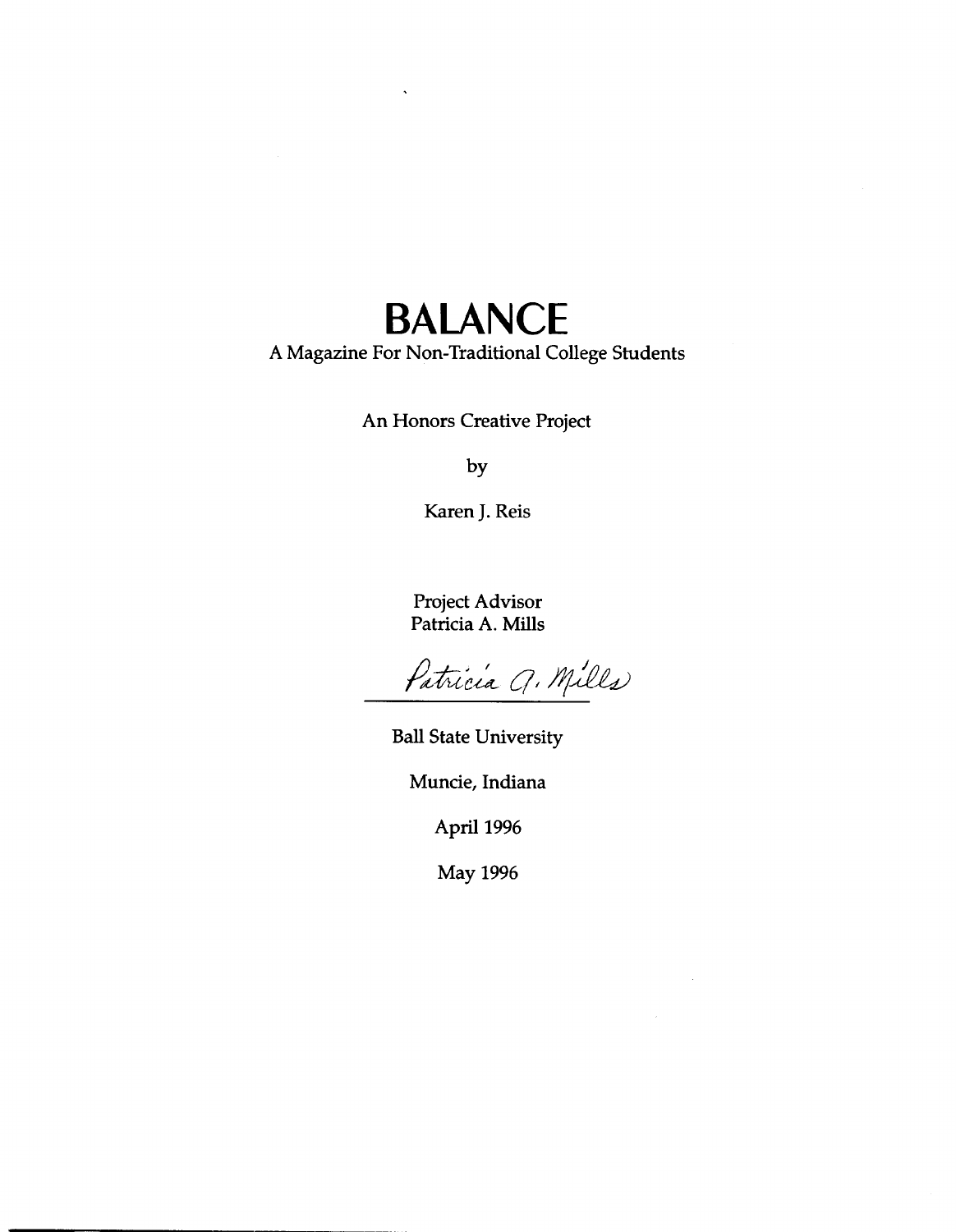#### Purpose of Project

This magazine idea was created for non-traditional students across the country. As a non-traditional student, some of the challenges that I have faced throughout my college career are different than those of my traditional friends. The articles not only address these issues, but they offer suggestions and experiences of other students.

 $S_{\ell}$ C $_{\ell}$  $\gamma$  ) and

As far as the market and the need for such a magazine, in 1993, there were more than 6.3 million adults over the age of 25 who were attending college. That number does not include students who are under the age of 25 and be a parent or married. There are no other magazines of this nature on the market to meet their needs and the number of non-traditional students is growing annually.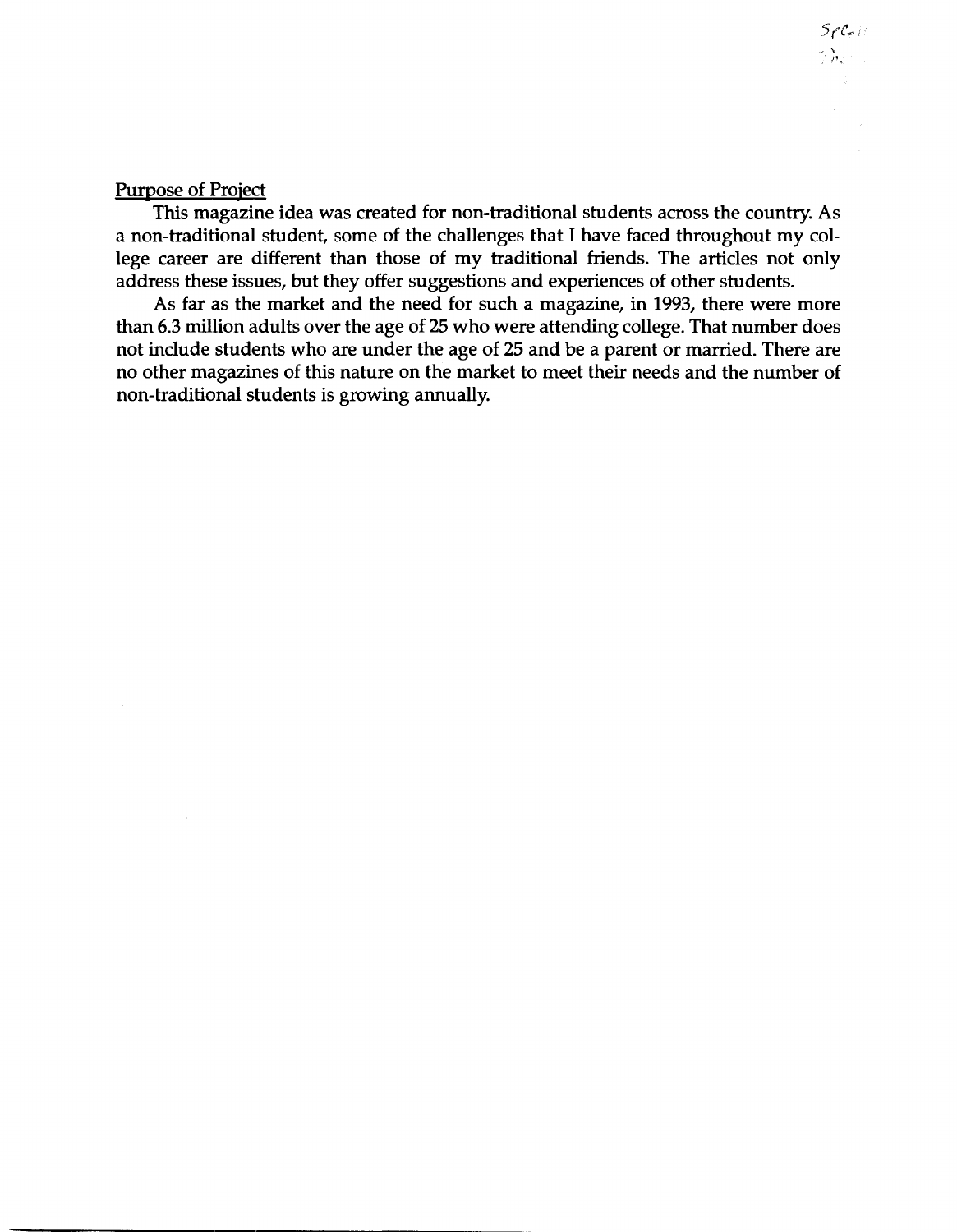# BALANCE , A Magazine for Non-Traditional College Students

## *Production Plan*

by Karen J. Reis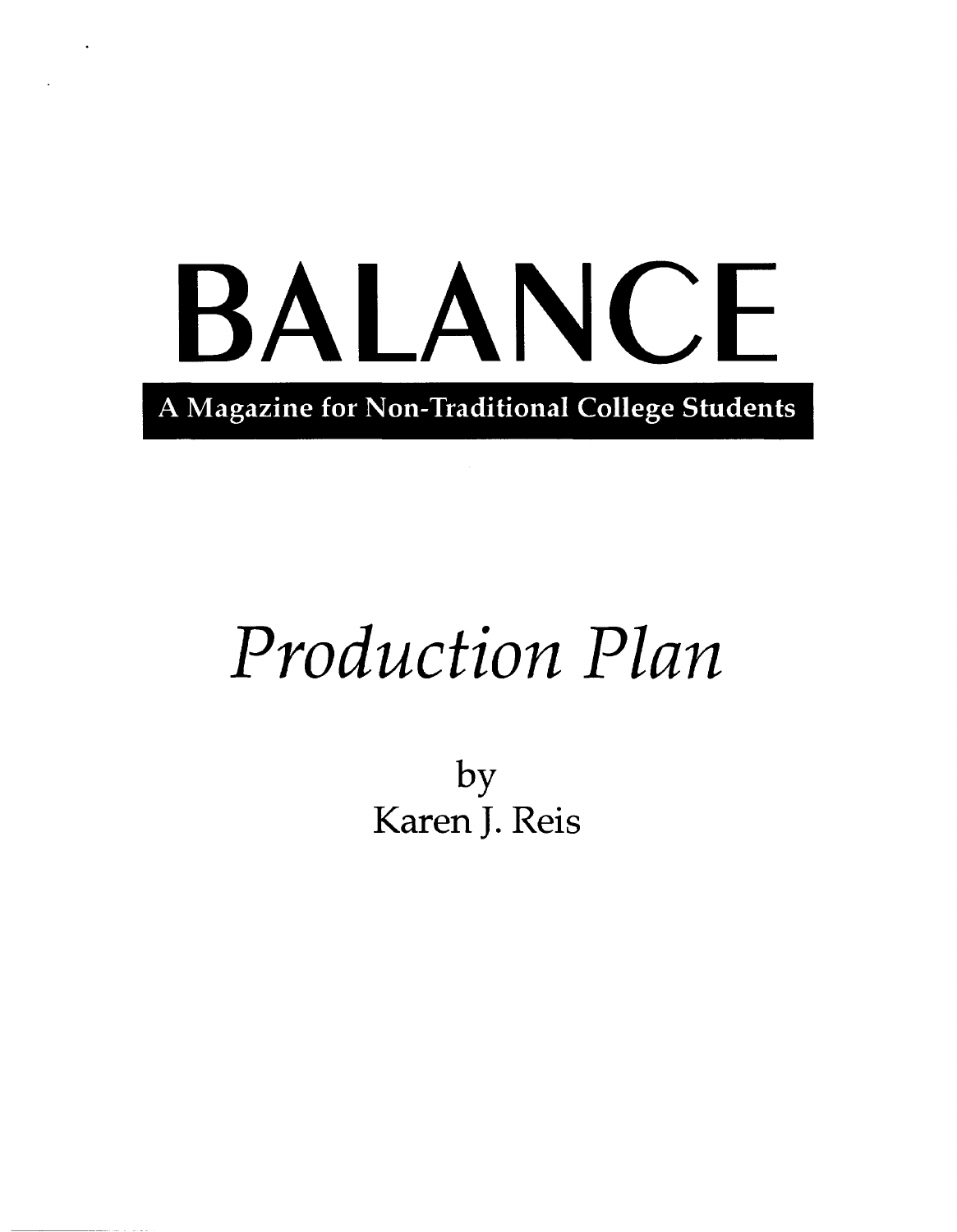Editorial Profile: A magazine that focuses on the lifestyles and interests of non-traditional college students. The magazine will focus on certain aspects faced such as financial concerns, family situations, travel, commuting problems as well as issues dealing with professors and classes.

Editorial Objective: Is to inform the readers that l)there are other students in the same situation and could offer encouragement, 2) to give helpful hints in dealing with issues faced by non-traditional students and 3) to give examples of inexpensive family recreating activities.

#### Editorial Calendar:

- A. July (Family Times)
	- 1. Family Travel *inexpensively*
	- 2. How to spend quality time w/your spouse and/or children and juggle classes.
	- 3. Summer Safety tips
	- 4. Summer recipes the entire family can help with.
- B. August (Back To school)
	- 1. 25 ways to cut cost of back to school clothes for you & your children
	- 2. Ways to get the most out of your education
	- 3. Not too early to prepare for the holiday budget
	- 4. Coping with Marital/Family problems as related to school
- C. September (Fitness & Health)
	- 1. Stress & Time Management
	- 2. Exercise beneficial both physically and mentally
	- 3. Low-fat foods even when you are in a hurry
	- 4. Effectiveness of campus health centers: How practical are they for your family?
- D. October (Joining the Work Force and other money matters)
	- 1. To work or not to work
	- 2. The Welfare Cycle for students
	- 3. Job Search Techniques
	- 4. Employment agencies: do they honestly help you find a job or are they a scam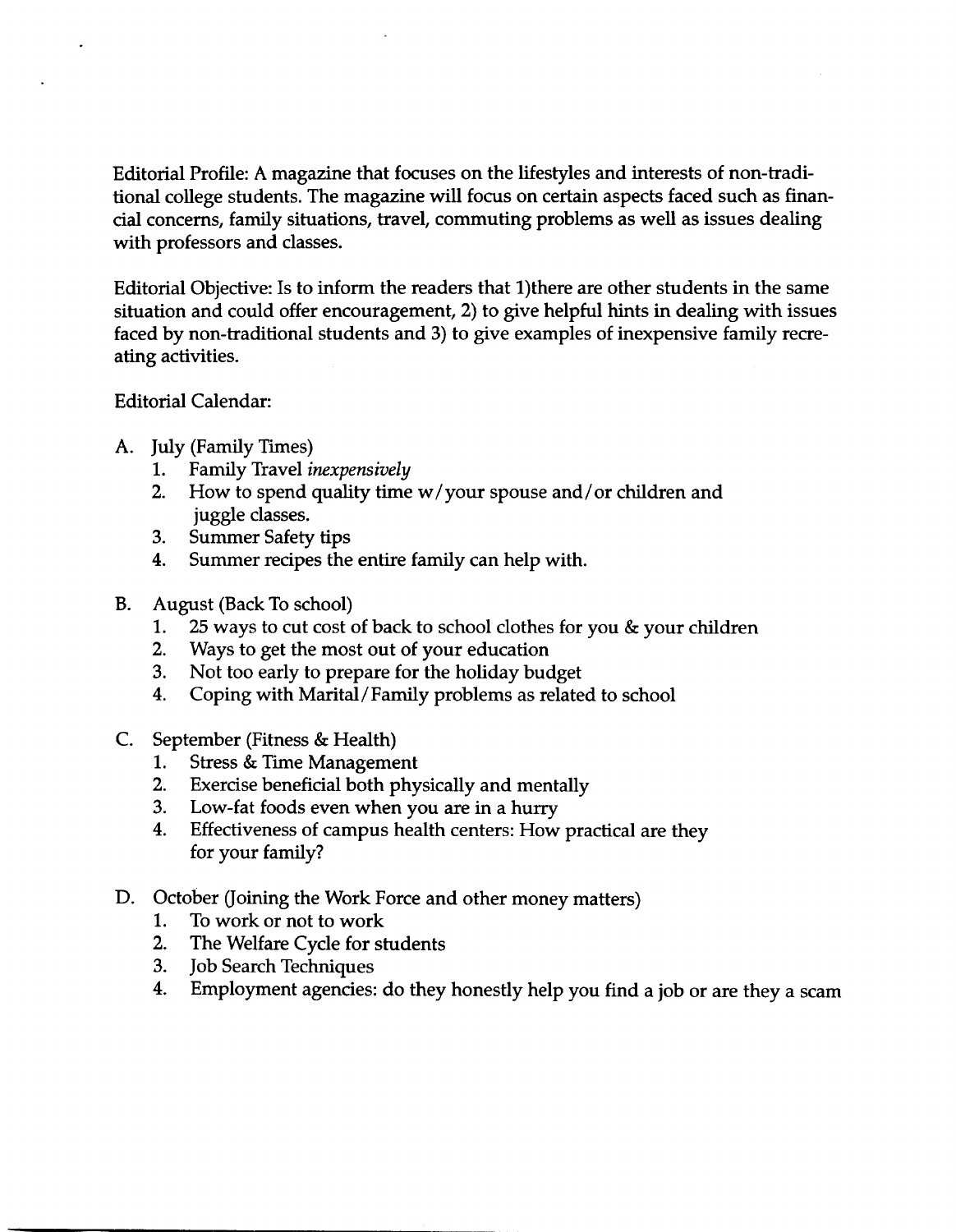#### The Editorial Need

*BALANCE* would be the only national magazine for non-traditional students specifically, The only other magazines that were even remotely close to meeting the needs and covering some issues of the non-traditional students were the following ...

- *The Black Collegian*  was established in 1970 and has a circulation of 121,000. this magazine based out of New Orleans is published bimonthly during the school year and offers arti cles on career and job information, cultural awareness, history, trends, and current issues. This magazine is for African-American college students.
- *College Monthly*  the topics covered in this magazine are lifestyle and entertainment, including humor, personal experience, travel, sports and fashion. The Massachusetts based magazine was established in 1986 and has a circulation of 73,000.
- *Florida Leader*  is out of Gainesville, Florida and has a circulation of 27,000. All of the features are Florida college related. The special issues include Careers and Majors, Florida Leader High School Edition, Transfer, Returning Student and Student Leader.

However, all of those mentioned above are have narrowed region of audiences. They do not cover the potential national audience.

The void that a magazine for non-traditional students would fill would be encouragement, advice, suggestions, and any piece that focuses on the lifestyle, (academic and personal) of non-traditional students. Sometimes when people feel like they are alone (the only one going through a certain situation) it can get discouraging. This is when an article of other people going through the same situation or who gave successfully reached their goal can be of help. A great deal of encouragement and helpful ideas could be attained from this magazine.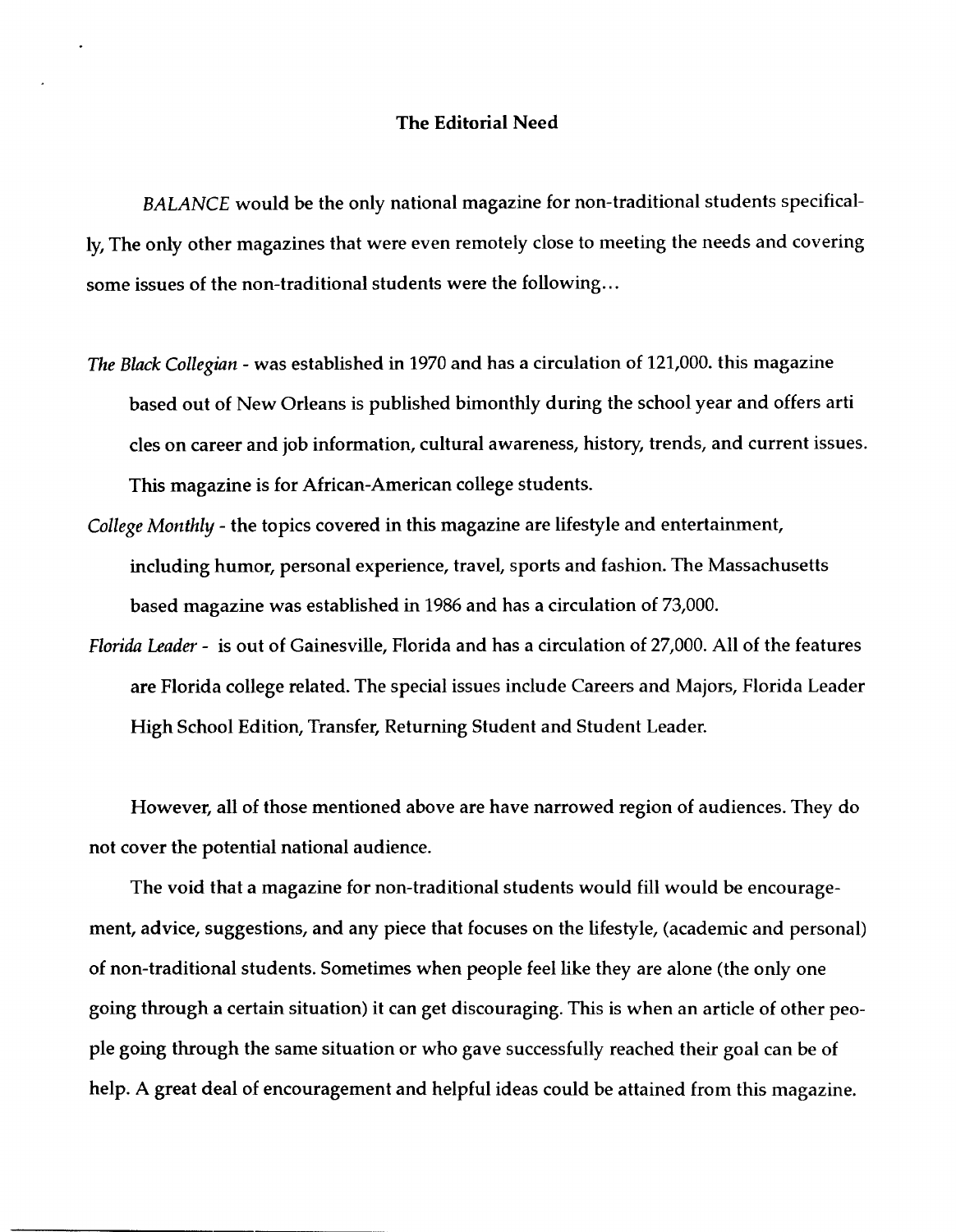#### The Reader Potential

My definition of "non-traditional" is anyone who attends college and is married or a parent or just a returning student. The age of the potential readers could be anyone 18+. The readers could range from an 18 year old married student to a 40 years old person who decided to change careers or to a 36 year old business executive taking a refresher computer course.

In 1993, more than 6.3 million adult over the age of 25 were attending college and two out of every three were women. Recent statistics show that at Ball State University there are 4,000+ non-traditional students. The national statistic show that around 40 percent of all 4-year college students are over the age of 25 years. That number is rapidly approaching the 50 percent mark. Furthermore, an estimated 60 percent of all students enrolled in two-year colleges are also over the age of 24 years.

These statistics do not include the non-traditional students who are under the age of 25 and may be married or a parent. As a single parent, I find that there are not really any magazines geared especially towards these individuals. Attending college and raising a family is not an easy task.

I believe that there are a number of factors that control the way that they are able to study, schedule classes, maintain a family life and some students even juggle a full-time job as well. For some people it is a choice to go back or to keep going and take care of a family. For others it seems to be more of a need to get a degree to provide for one's family.

The reader potential would be college students of any age, they could be male or female. The income would most commonly be low to middle, but as I mentioned the student could be a professional who is taking a refresher course or just learning more about a subject. Therefore, their really is no definitive income bracket, however, it would most likely be low to upper middle.

With these figures in mind, I would say that there is definitely a market.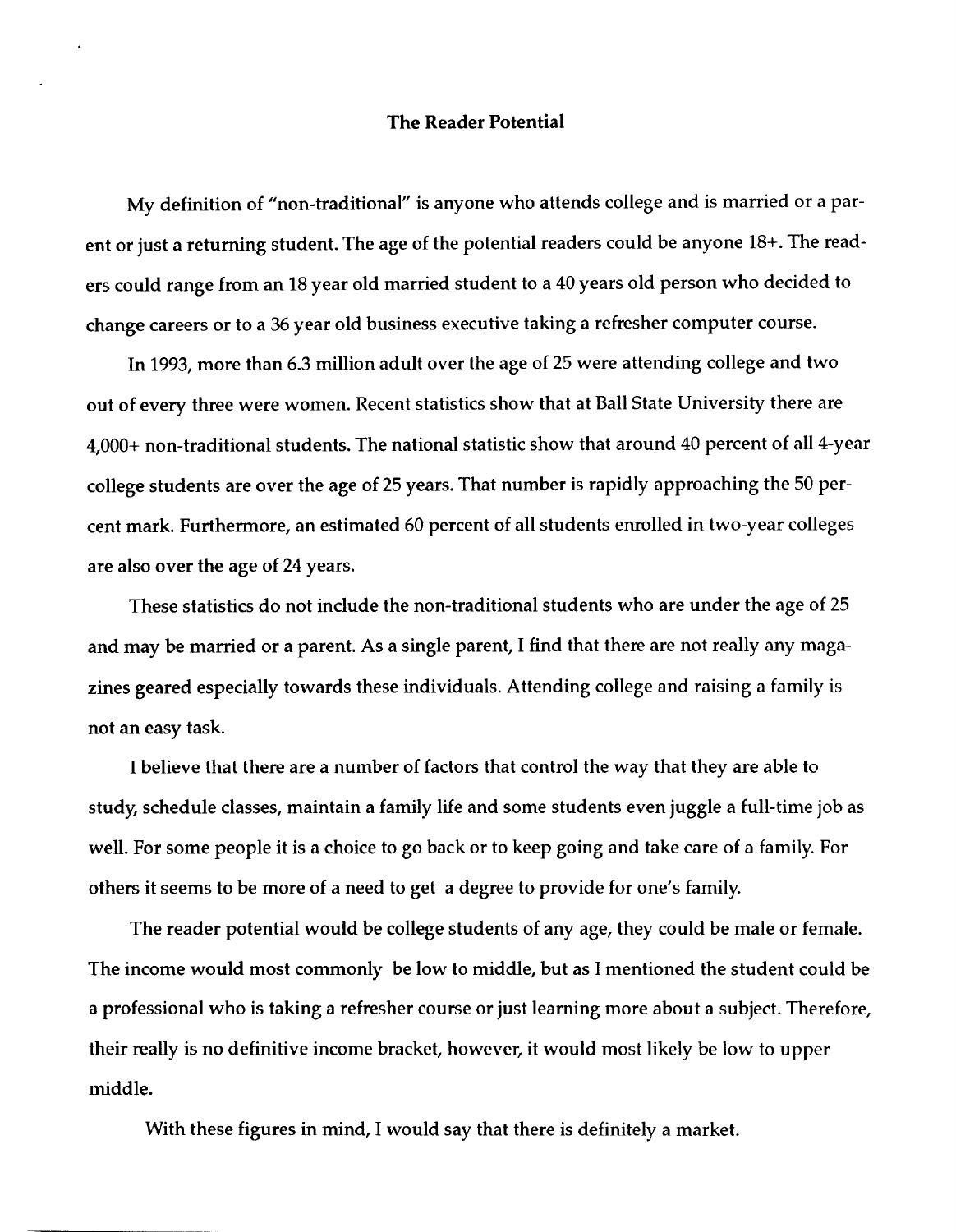#### The Advertising Potential

The advertising potential is relatively unlimited.

Non-traditional students have to be well organized of their time, as well as their lives. The potential advertisers in to fill this category could include, but not be limited to; Rubbermaid, other storage device companies, notebooks, day planner manufacturers and even software programs that allow for schedules to be created on the computer.

In addition to time, the audience most often does not have a lot of time to spend in the kitchen preparing meals. This is when the advertisements for food products is prominent. Advertisements for easy preparation dishes, mixes where you just add meat or water, soup starters or frozen meals would be a strong clientele. Coffee would be another strong advertising market, as well as snack foods.

With the magazine offering a department in travel and leisure, the advertisements for this sections could include states, promoting tourism, a special tourist attraction, a city or something recreational in activity, such as a camping ground. Once again, there is a large potential for advertising in this area.

As the one thing in common among all of these people is that they are students, another potential group of advertisers would be any manufacturer of school related products, health supplies, pain relievers, computer equipment, software packages or children's products.

Since many of these individuals are about to enter the job market, advertisers of professional products could find an interest in advertising in this magazine. Those products could include briefcases, portfolios, job search books. suit makers, male and female, or shoes.

Really almost anything has the potential of advertising in the magazine. With some of the students having children, some may be homeowners, some may have pets, some may already have a career, there is an unlimited number of potential advertisers.